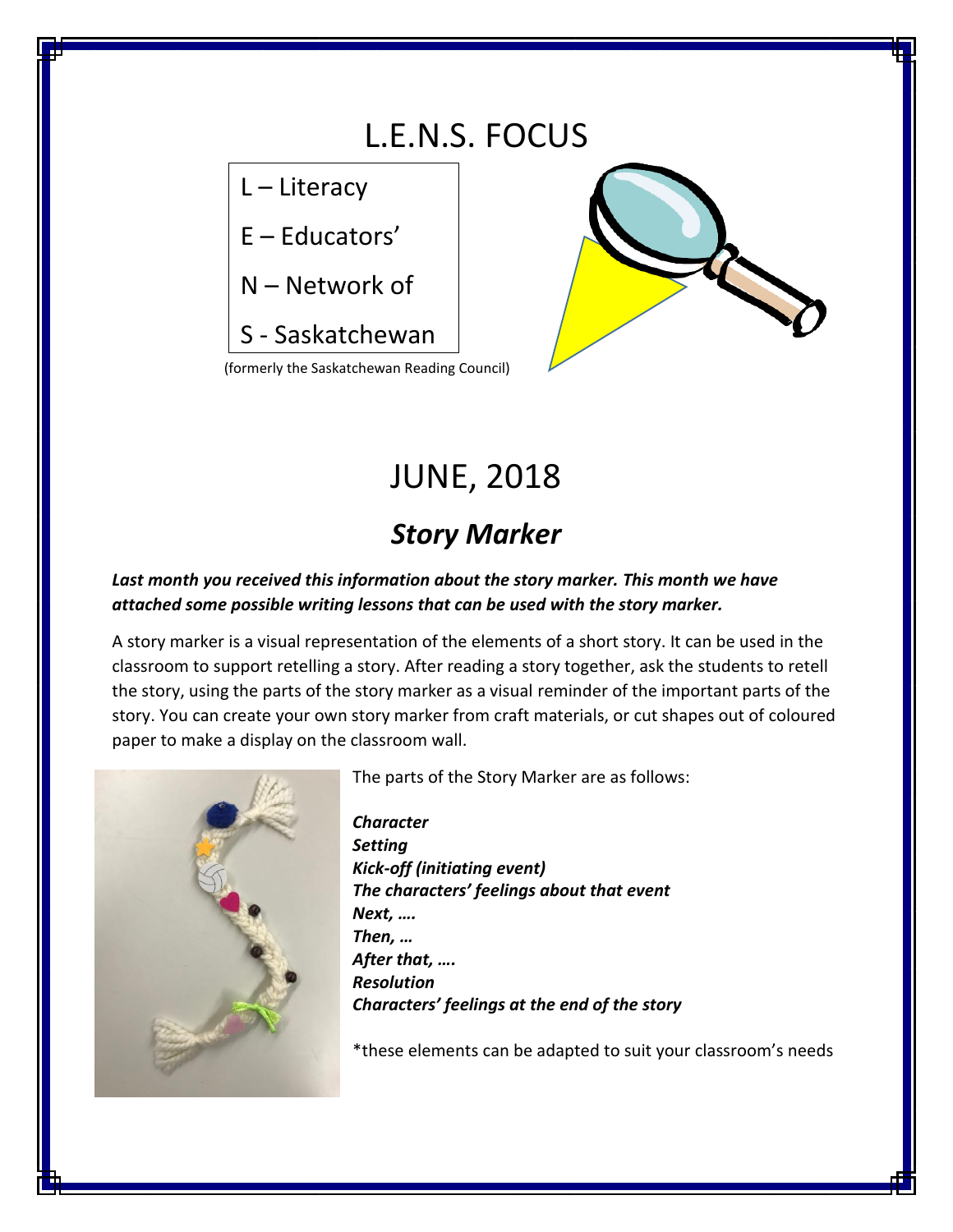## *Lesson 1 - Characters*

#### *Purpose:*

- students will learn the word and definition of "character" (character is the most important person in the story)
- describe a character (looks, personality traits and justification from story)

#### *Activities:*

- Before reading, discuss the story and tell the students the character, setting and problem without the final outcome. (This story is about a little girl named Goldilocks, who is the **main character**, or the most important person in the story. The story happens in the forest and in the 3 bears' cottage. The problem is that Goldilocks is hungry and tired and she gets into a bit of trouble when she gets to the bears cottage.) Let's listen and find out what our main character, Goldilocks, is going to do.
- Read a story to highlight characters (fairy tales work well goldilocks and the 3 bears?)
- Review the story with students, talking about each part of the story using vocabulary of characters, setting, problem/kickoff event, events/actions, resolution, and feelings.
- choose a character and brainstorm descriptions for that character (Spongebob Squarepants, Elsa, Betamax, Batman, etc.)
- groups are assigned a character and write descriptions on a web. Teacher will read the descriptions and the class will try to guess what character is being described.
- Describe character (illustrations, described by narrator, by what they did or said, by what others did or said to them)
- identify the top five most important descriptions for the main character and write a summary sentence

## *Lesson 2 – Setting*

#### *Purpose:*

- students will learn the word and definition of "setting" (setting is where and when the story takes place – time and place)
- describe a setting (time, place, weather, mood, etc. and justification from story)

#### *Activities:*

- review the three ways we can find out about a character in a book
- explain that you are going to read the whole/part of the book and ask them to think about the setting. Explain that the setting means when and where the story takes place or time and place and clues from the story (how they know).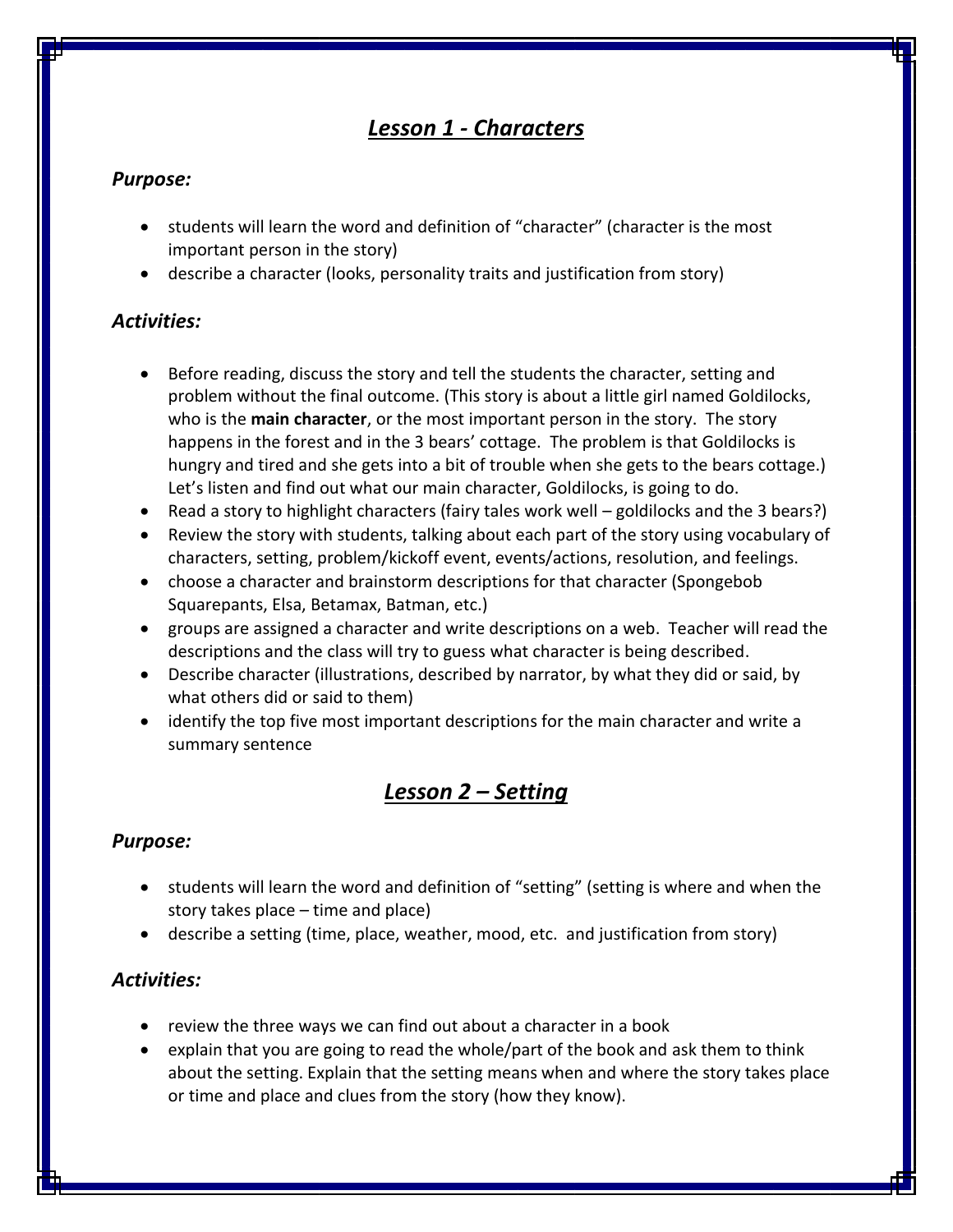| Time | Place | Other (weather, mood) |
|------|-------|-----------------------|
|      |       |                       |
|      |       |                       |
|      |       |                       |
|      |       |                       |
|      |       |                       |
|      |       |                       |
|      |       |                       |

- choose a YouTube video or photo with a rich setting and brainstorm descriptive words for that setting
- groups are given a picture with a character and a setting and write descriptions on a web. Groups can present their pictures and how they described it.
- OR give each student a basic drawing and ask them to add details to create a setting. Describe the setting to a partner.
- identify the top three most important descriptions for the setting of the book and write a summary sentence

## *Lesson 3 – Kickoff/Problem and Actions/Attempts*

#### *Purpose:*

- Students will identify what the problem/kickoff is (for the purpose of story recall and understanding)
- Students will identify the attempts/actions of the character
- Students will identify the direct consequence of the character's plan (how did everything tie up? – resolution)

#### *Activities:*

- Review character and setting
- Explain what the kickoff in a story is:
	- 1. What good or bad thing happened to the character that made him or her do something?
	- 2. What happened to change the day from an "everyday ho-hum" day to a "special day"?
	- 3. What happened that you didn't think would happen?
- explain that you will be reread whole or part of the story and ask them to think about what event would be considered the kickoff